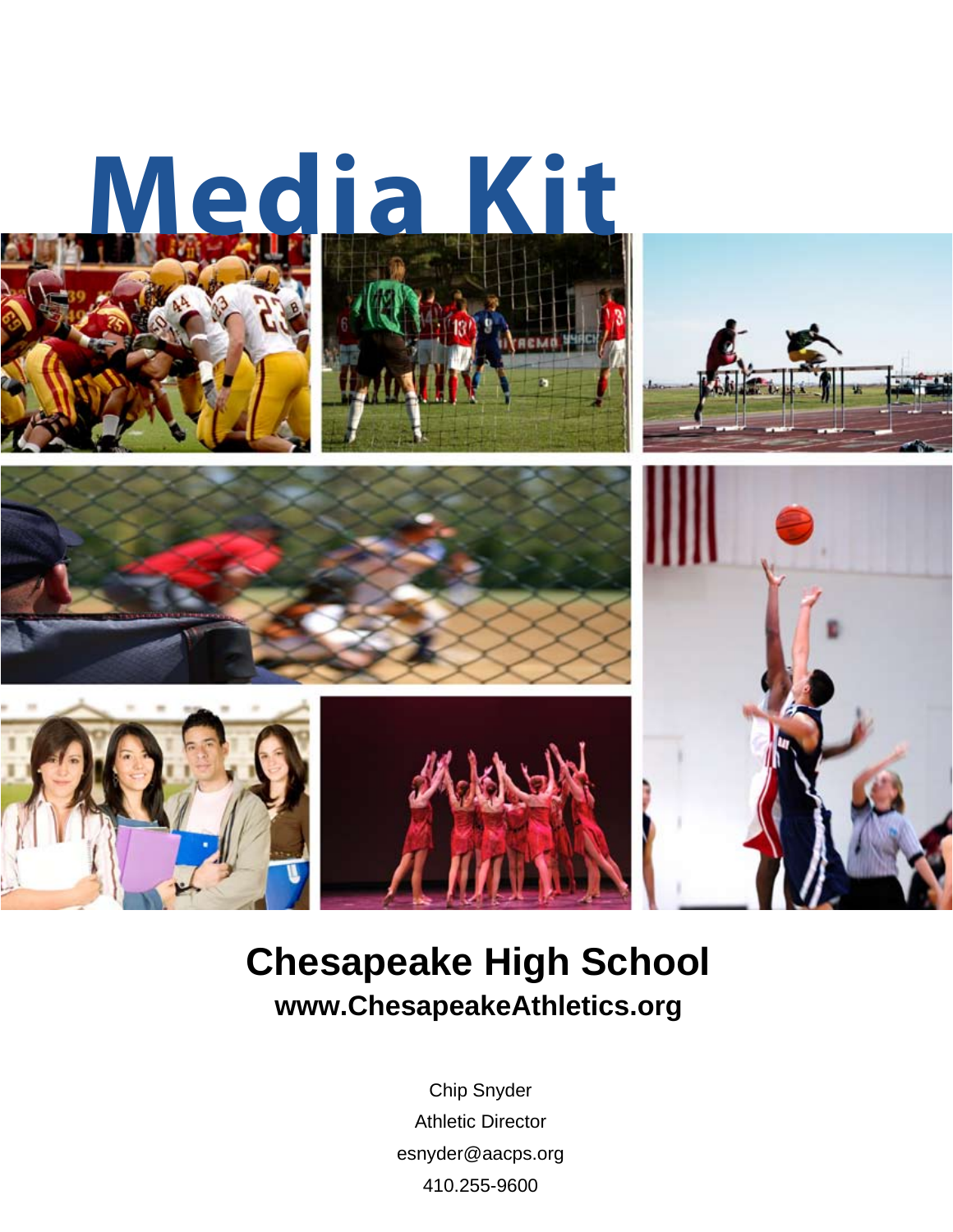## **"Our activities website is a key tool that allows us to communicate with parents, students, and the media..."**

 *– Jerry Carter, , Past President of the Virginia Interscholastic Athletic Administrators Association, and Briar Woods High Athletic Director*

*Our Website* is the best medium to reach active high school parents, their children, relatives and friends—during the work day, weekend, evening and especially during the school day.

Coaches, teachers, athletic directors, activity directors, and booster club members are using a powerful web application to maintain a professional-looking website. We impart critical information as well as fun, deep content in a timely fashion. This includes a live calendar and webpage for every athletic team, as well as many other extra-curricular groups.

*We are official.* These websites are being controlled and promoted within the walls of the school. Students and parents know to look here first for the most up-to-date information available.

**Support Athletics.** Your money will directly support the athletic program.

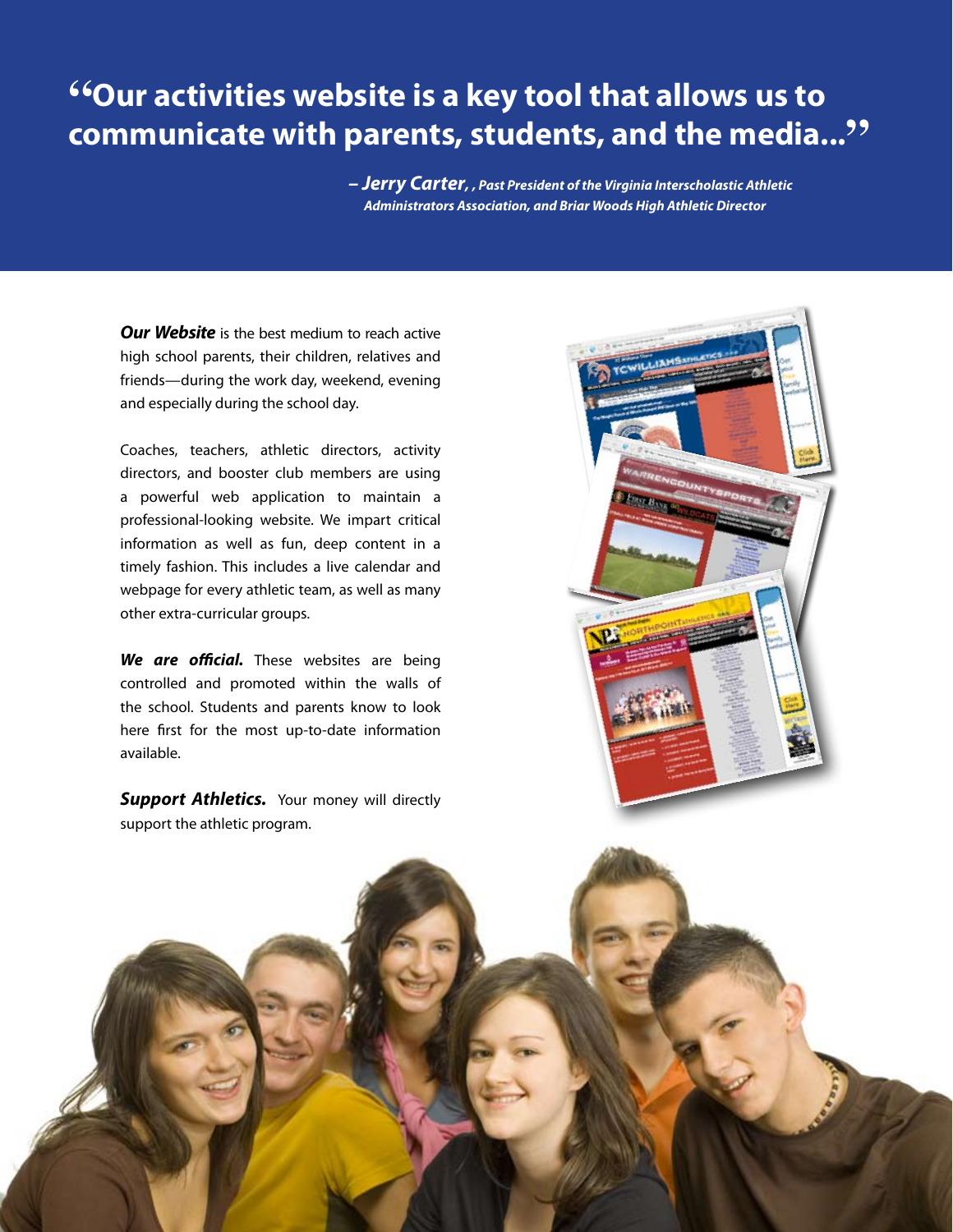# **Site Highlights:**

- Rosters, schedules, game articles, calendars, on-line stores, photos, statistics, important events, announcements from the coach, and more!
- Our layout is tastefully done and not overcrowded with ads. Every impression will count!
- Your support for the school will be clear to the thousands of visitors who come to the website

**Traffic Data** *(See Google Analytics Report\*)*

- monthly visitors\* **820**
- **16,000** monthly impressions\*

*\*These are estimates due to constant traffic fluctuations. See Google Traffic Reports for actual past data. A small percentage of traffic is from administrators who update the website within the admin area where no ads will be seen.*

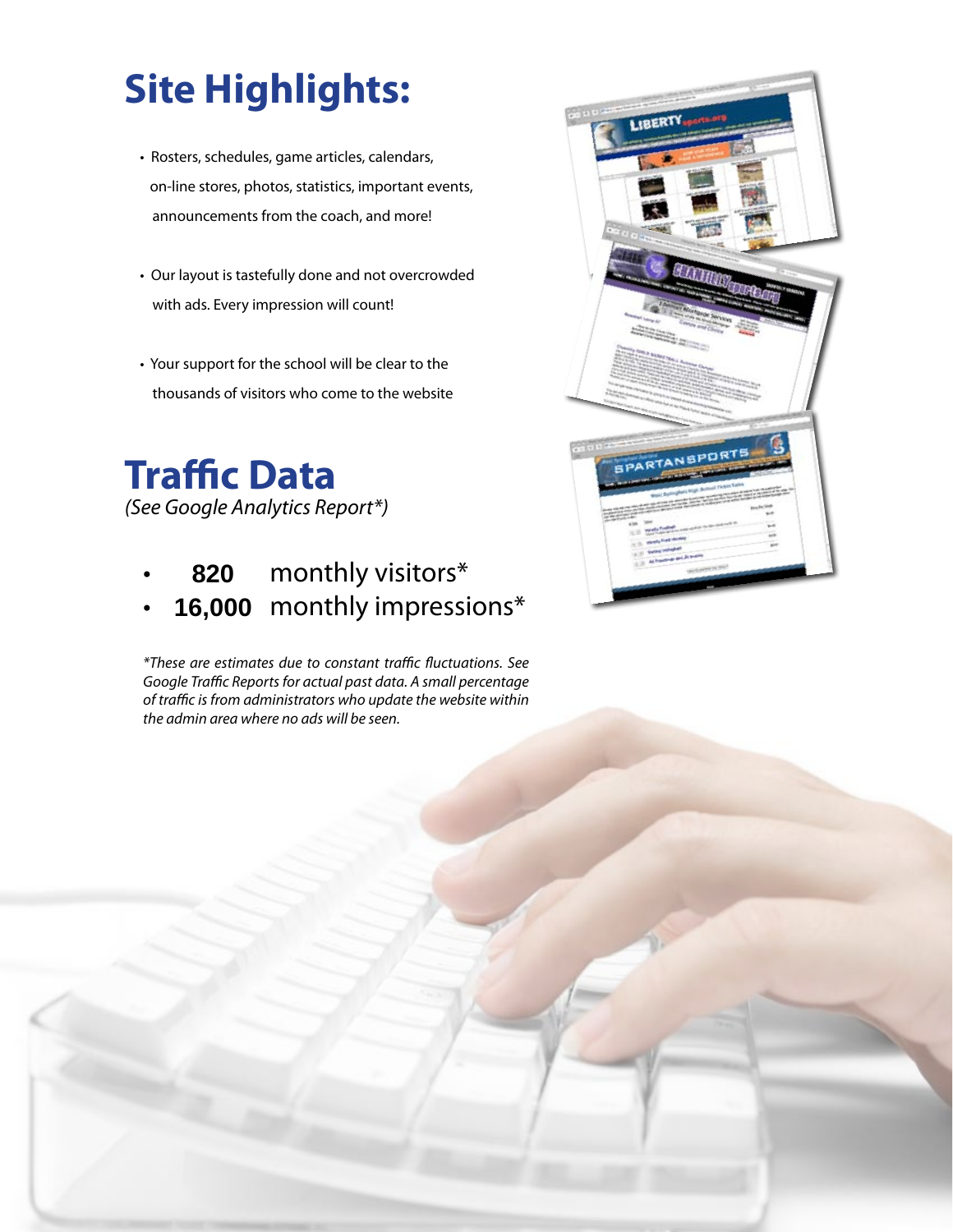# **Target Audience**

#### **High School Students**

While our website reaches every athlete in school looking for essential information (game times, physical forms, scores, etc), they also appeal to students who enjoy watching the games live – friends, peers and siblings of the athletes. They visit the sites for game times, photos, and articles written by and about their friends and coaches. Many of these sites also provide this same information and function as a resource for non-athletes checking dates for other extra-curricular activities such as debate team events, play rehearsals, band competitions, etc.

#### **Parents**

This is where Mom and Dad find out when little Johnny has his next big game. Parents come here to check game cancellations, early dismissal times, and field directions. They also visit the site to access contact information for the coach, and to see pictures and stories that are related to their student athlete.

#### **Community Supporters**

For people who support the school—alumni, grandparents, uncles, aunts and neighbors—this is the face of the athletic program! The media also benefits by having one online source that they can depend on and use without needing to call coaches and athletic directors.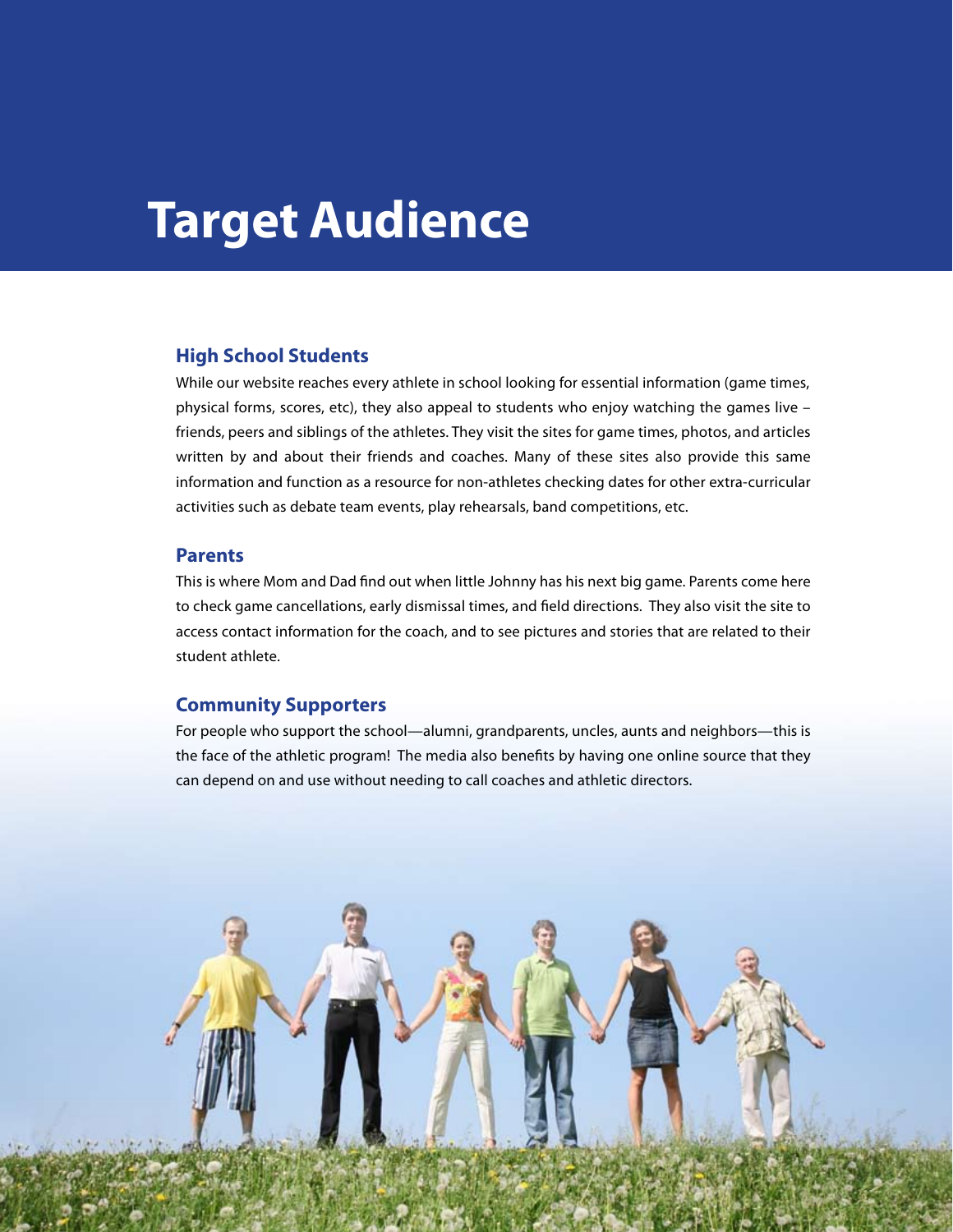# **Advertising - What You Get**

## **Advertisement Spot - Horizontal Banner - 468 x 60**

The ad appears on all pages within the website. Your advertisement will rotate among other advertisements each time a website visitor clicks a new link within the website.

 *advertisements or fewer will be sold in this space, which guarantees you a high level of exposure.* **10** advertisements or fewer will be sold in this spaction a high level of exposure.<br> **Sponsorship Price Per Year:** \$TBA

Your advertisement will be created for free by our technology partner, BigTeams, based on your guidelines. They will contact you once you place your ad. Please include contact information for the person who will communicate with BigTeams regarding advertisement creation needs.

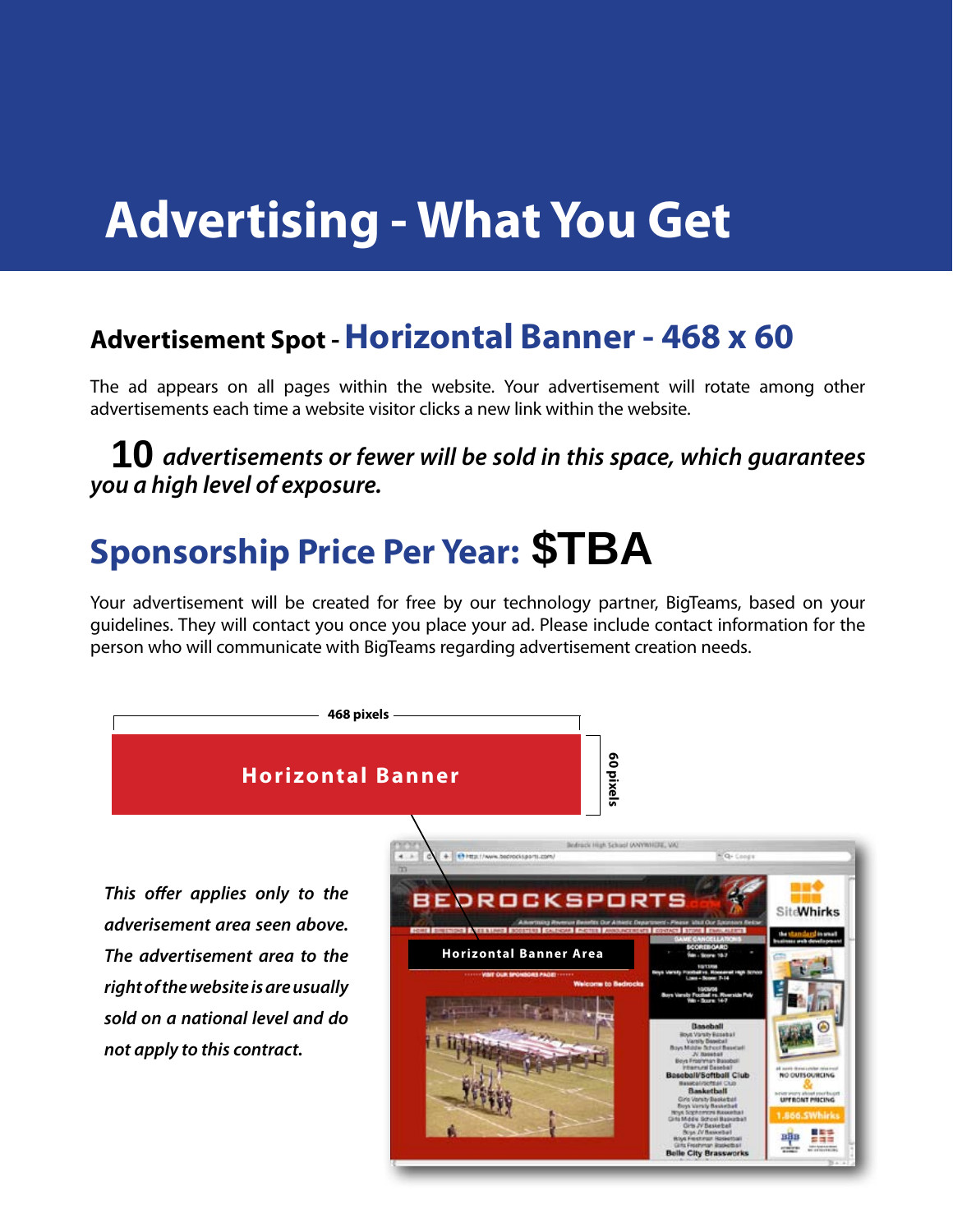# **Sponsorship Examples**